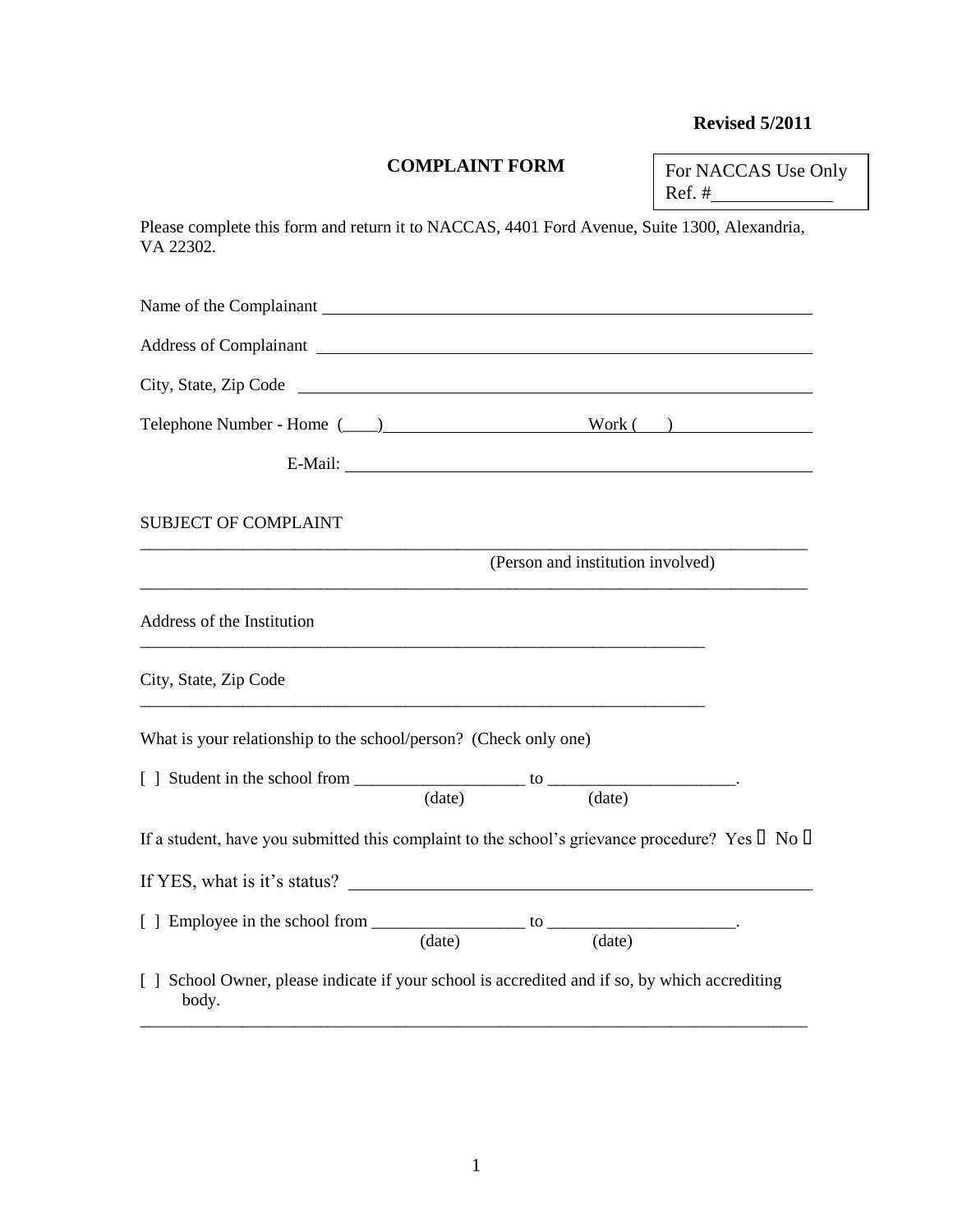## **Complaint Form**

l

l

[ ] Other (concerned party), please indicate relationship to the institution or person you are filing the complaint against.

#### COMPLAINT ALLEGATIONS

1. Identify the specific concerns that have led you to file this complaint, including all facts, dates and witnesses. Please use additional pages if needed.

<u> 1989 - Johann Barbara, martin amerikan basar dan berasal dalam basa dalam basar dalam basar dalam basar dala</u>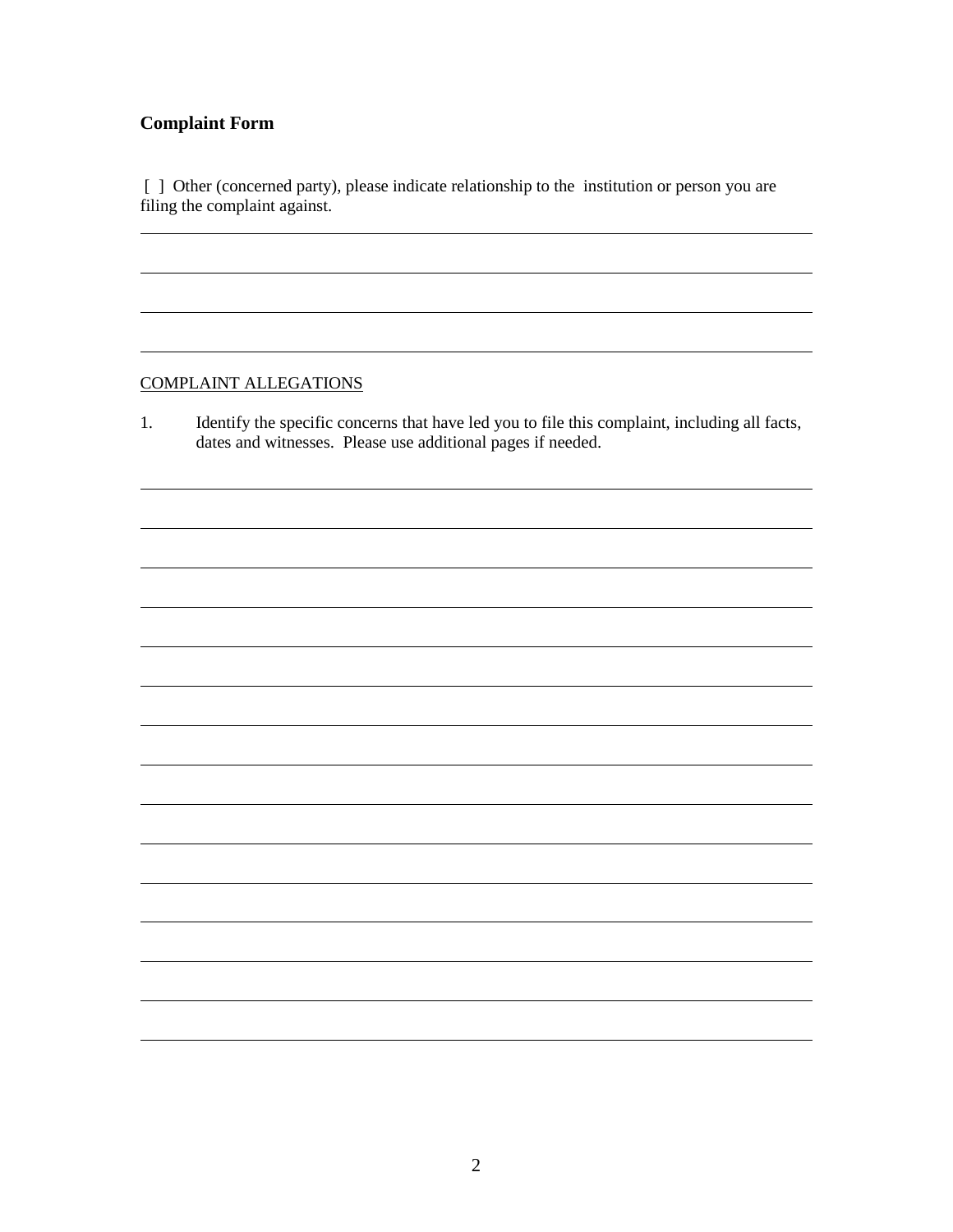#### **Complaint Form**

i<br>L

l.

i<br>L

l.

j.

l.

l.

l.

2. Please list all steps you have personally taken to resolve the problem. (If no steps were taken please indicate that below.)

l

l

3. Have you contacted any other agencies regarding the complaint allegations besides the National Accrediting Commission of Cosmetology Arts & Sciences (NACCAS)? If so, please list them below and include individuals and dates contacted wherever possible.

- 4. Please attach copies of contracts, receipts, fee information, correspondence, affidavits, advertisements, doctor's excuses, and any other documentation needed to verify the information stated in your complaint. **The NACCAS** *Rules of Practice and Procedure* **require all complaints to be documented before any action can be taken to resolve the complaint,** please review Part 6 of the *Rules* which refer to the complaint proceedings. These are available at [www.NACCAS.org.](http://www.naccas.org/) You may contact (703) 600-7600 but complaints must be in writing.
- 5. Have you ever filed another complaint against a school accredited by NACCAS? If so, please list below the school(s) involved, the date(s) and nature of your complaint(s) and the outcome of your complaint(s).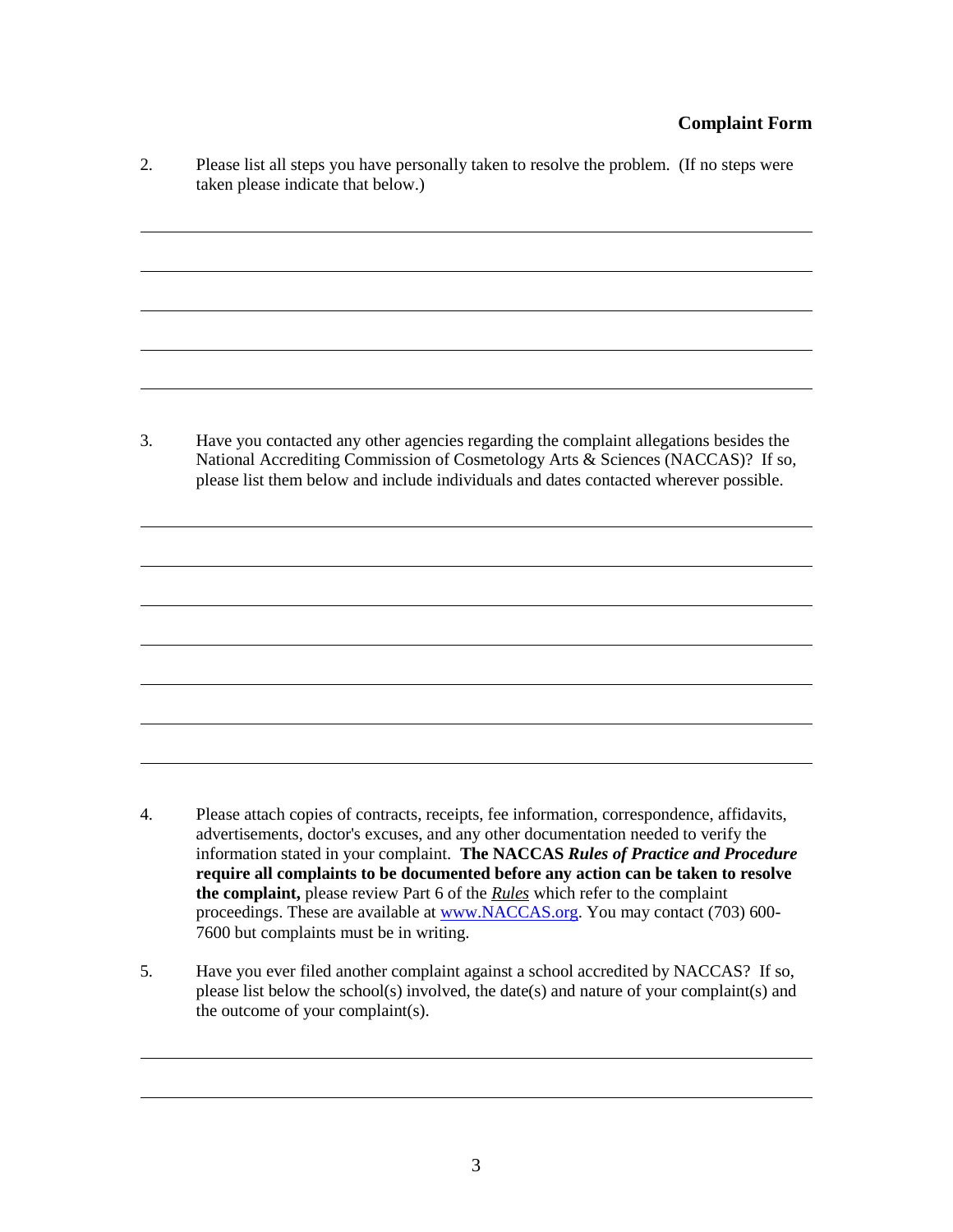## **CERTIFICATION**

<u> 1989 - Johann Stoff, fransk politik (d. 1989)</u>

i<br>L

l.

All information contained in this complaint is true and correct to the best of my knowledge.

Signature of the Complainant

l

Date \_\_\_\_\_\_\_\_\_\_\_\_\_\_\_\_\_\_\_\_\_\_\_\_\_\_\_\_\_\_\_\_\_\_\_\_\_\_\_\_\_\_\_\_\_\_\_\_\_\_\_\_\_\_\_\_

\_\_\_\_\_\_\_\_\_\_\_\_\_\_\_\_\_\_\_\_\_\_\_\_\_\_\_\_\_\_\_\_\_\_\_\_\_\_\_\_\_\_\_\_\_\_\_\_\_\_\_\_\_\_\_\_\_\_\_\_